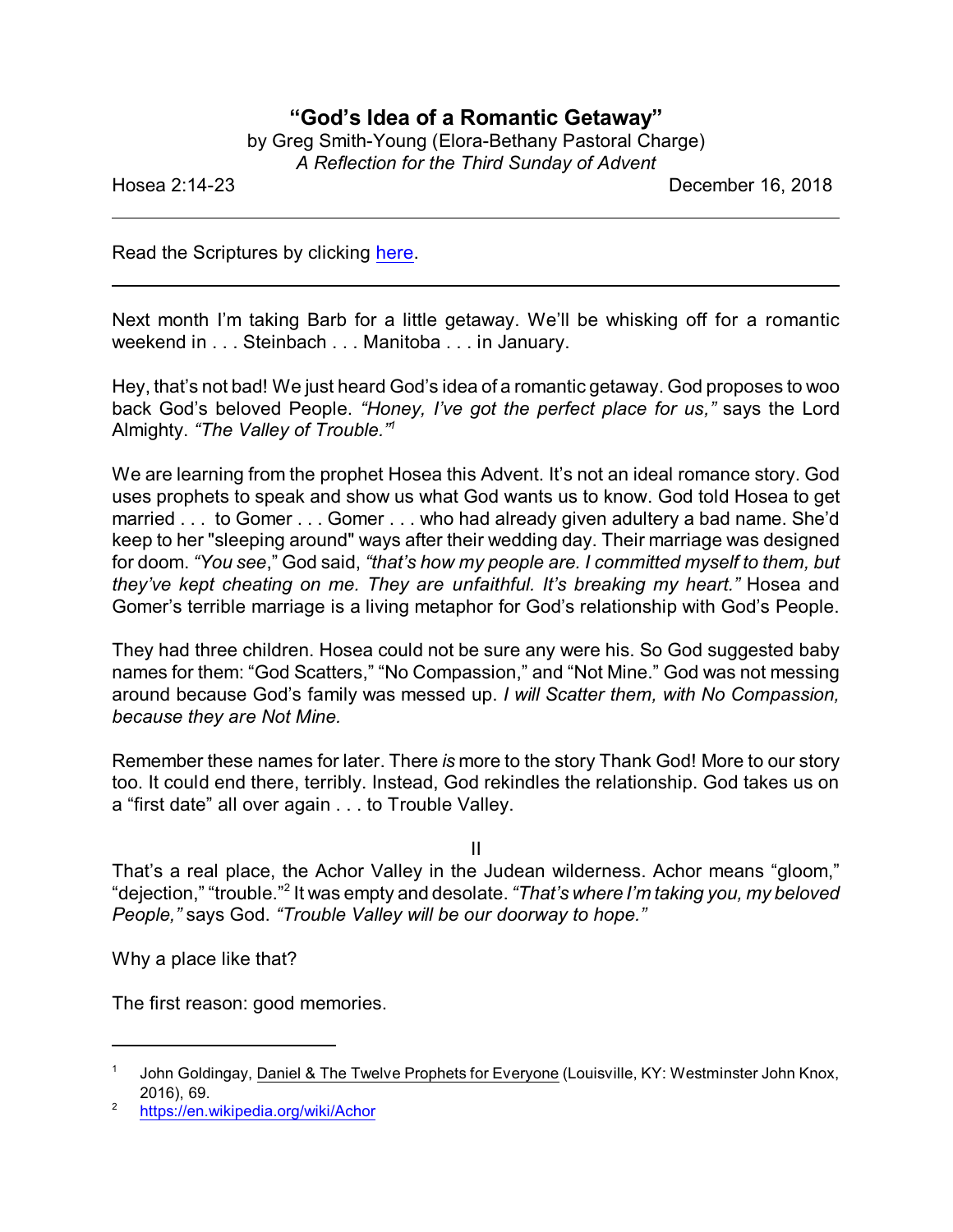Barb and I did not honeymoon in Steinbach, but Muskoka. Because of what it meant to us, it still means a lot. For God's People, the desert wilderness is where they lived after God freed them from slavery in Egypt. That's where their relationship with God was planted and grew. That's where they discovered they can depend on God, because God's dependable. That's where they began learning to live God's ways. It was a place very much like Trouble Valley.

The second reason God takes them there: no distractions. No email, texting, meetings, appointments, children. For God's People in Hosea's day, it meant "No Ba'als."

III

Ba'al was a god. The ancients worshipped many deities. Ba'al was an important one. Ba'al means "master." Ba'al was master of the weather. Their whole lives depended on agriculture. They needed good weather. They needed Ba'al on their side. They did all they could to please Ba'al.

But God's People, Israel, were supposed to be different. God alone is the Creator, of everything. Ba'al has no power. Ba'al is not real. Ba'al is nothing. There are no other gods but God: God, Who strangely called Israel; God, Who unexpectedly led Israel to freedom; God, Who remarkably made a covenant-commitment to Israel. God, Who did all this so God's People would be God's light of truth, hope and life for all the world's peoples. (For us!) Though no one else knew it, everyone was depending on them. God's People had to keep faithful and devoted to God alone. Otherwise, they would become like everyone else, and we all were doomed.

But God's People got thinking. *"Let's keep our options open. We need rain. So let's worship God, and Ba'al too."* Maybe they thought they were keeping faithful to God, but no. Instead their ideas of God became Ba'al-like. They even started calling God "Ba'al."

That's a problem. Our problem too. We pick up all sorts of ideas what God must be like, what God should be like, what we'd like God to be. There is this idea out there, and in Jesus' church, that God wants us to have financial success. If we have enough faith, and give enough money to our church (and its handsome pastor), God will bless us with prosperity . . . prosperity as our greedy, consumption-driven, materialist culture thinks of it.<sup>3</sup> They call this the "Prosperity Gospel."<sup>4</sup> But the Gospel of Jesus, it is not! Still, it's

<sup>&</sup>lt;sup>3</sup> en.wikipedia.org/wiki/Prosperity theology. For a good selection of resources that describe, expose and rebut this heresy, see [www.christianitytoday.com/ct/topics/p/prosperity-gospel](http://www.christianitytoday.com/ct/topics/p/prosperity-gospel).

<sup>4</sup> "At stake in all of this is Yahweh's own character. In turning to Canaanite fertility gods, Israelites had attributed fruitfulness of both crops and people to them (2:5,12) and thus has abandoned Yahweh, the Creator of all, who alone provides the crops and opens the womb (2:8, 18, 21-22; 9:11, 14). At the same time the Israelites have become like the gods they worship — full of lies, deceit, and caprice. Thus the bottom line for Hosea — and the reason for the coming judgment — is that although it should be otherwise, the people simple do not know Yahweh (4:1, 6, 14; 8:2-3); they have come to think of Yahweh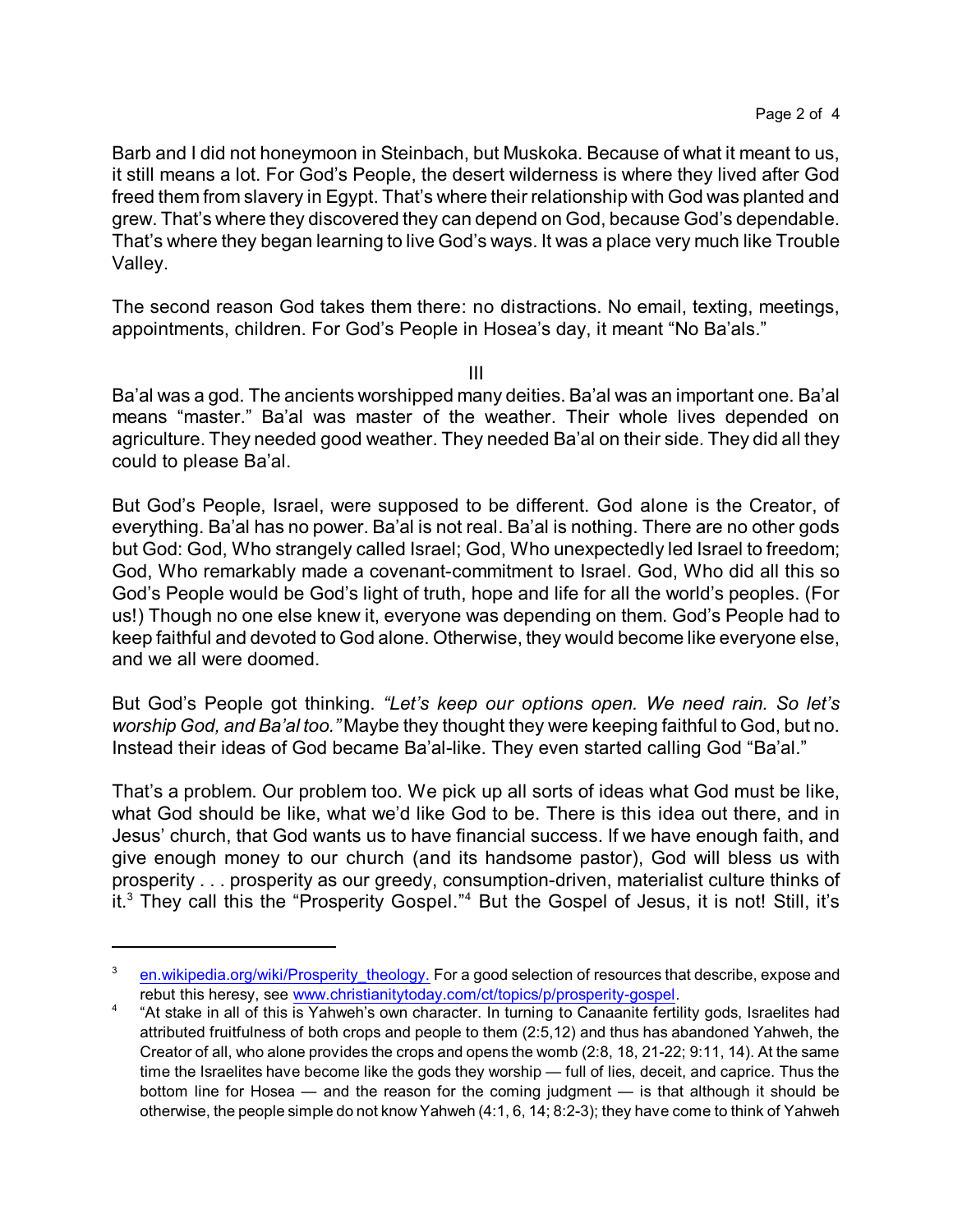tempting.

It's tempting to think God is like that, to try to make God into our own Ba'al.

IV

Barb and I are going to Steinbach in January. Not for a second honeymoon. Not even a date, really. We're part of a team from the United Church of Canada, checking out a ministry there called Church Renewal.<sup>5</sup> It's an approach to prayer and listening to God, and we want to see how we can adapt it for our United Church congregations. Maybe for the two of us, Steinbach will be a bit like the Achor Valley: a place away that God will use to rekindle our relationship with God.

But Israel never did traipse out *en masse* to Achor Valley. Hosea wrote poetry. It's a symbol. Getaway retreats can be great and helpful. Really, though, we need our relationship with God rekindled where we are, in our day-to-day living.

We don't need to go to the desert to find Trouble Valley. No, it can be right where we are, when everything our Ba'als have promised is stripped away. The gods we have been really worshipping will let us down. God might take away any illusions we have of them, all the things we've grown to count on instead of God.

You won't like it, certainly not when it's happening. It's Trouble Valley, after all. Still, you can trust God there, as God does what you need God to do.

Our relationship with God is what matters most. And God won't let that go. Or you.

V

God's People have been doing this. Here's what God says:<sup>6</sup>

*I'm taking you away, back to the wilderness, to Trouble Valley even. There, you will have no illusion that Ba'al can help you. It never rains! You will depend on Me, entirely.* 

*I'm taking you back to where we began. Remember Me. You've picked up all sorts of lies about me along the way. Let me show you who I really am.*

*Stop calling Me "Ba'al." No more! I am not your Master, not like that. Call Me "husband." I love you. I give Myself to you. For you.<sup>7</sup>*

not in terms of their own story of redemption, but in terms of Canaanite religion — and the result is deadly." [Fee 212f.]

 $\frac{5}{100}$  [https://churchrenewal.com](https://churchrenewal.com/)

What follows is my expansive paraphrase of Hosea 2:16-17.

<sup>7</sup> There's a play on words here. The word "ba'al" was often used to refer to husbands. It emphasized the very unequal power relationships in marriages. The word translated "husband" in verse 16 is *ish*. It